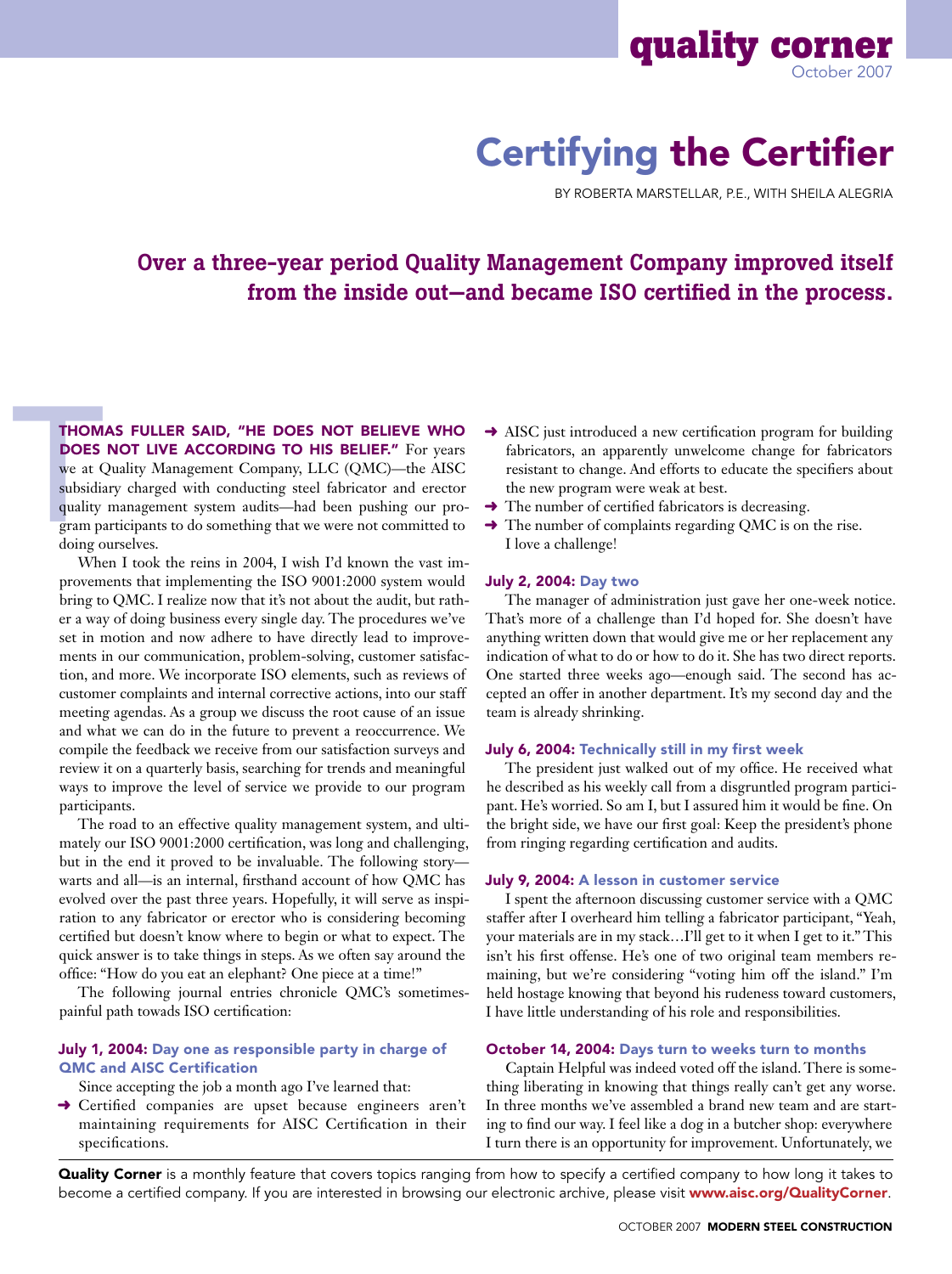# Lessons Learned the Hard Way

**MAKE THE TIME!** If you spend more time being proactive, it will save you reactive time down the road, and you'll have far fewer fires to put out.

PEOPLE! As Jim Collins suggests in his best-selling book *Good to Great*, get the right people on the bus. People will pleasantly surprise you. Don't underestimate them!

**CHANGE IS GOOD!** Don't be afraid to change the way you do things. It just might be for the better.

INVOLVE EVERYONE! You waste time trying to guess what people in your organization do. So, ask them or have them write it down with the understanding that not everyone dreams of being a technical writer. You can always fine-tune it later.

PRIORITIZE! Focus on what is customer-critical for your organization. Don't waste valuable time on procedures that fall into the "would be nice" category.

WRITE DOWN WHAT YOU REALLY DO! In the future you have the opportunity to revise your procedures as you identify gaps and inefficiencies. In the beginning consider only what you currently do, not what you'd do in your "perfect world."

KEEP IT SIMPLE! A well-written procedure should be two pages maximum. Any more than that is probably a combination of procedures. As for your quality manual, if it can double as a doorstop, you've gone too far. Less really is more; any necessary updates and revisions (yes, you will have revisions) will be minimized.

A PICTURE IS WORTH A THOUSAND WORDS! If a flow chart can clearly communicate the steps of your procedure, use it. A flow chart with enough information is a procedure.

FIGHT IT OUT! If you have the "right people on the bus" and they're passionate about what they do, you can expect some disagreements. Don't fret; constructive disagreements are healthy. Keep an open mind and make room for other perspectives. This will also help you get buy-in from everyone involved.

YOU NEED BUY-IN! You don't want people going through the motions just because the boss said so. This is a system that will only be as strong as its weakest link. You can use the company grapevine to find out where your weak links are. If they are the right people, it may be as simple as enhancing communication. In a worst-case scenario, they may not prove to be a good fit for your organization after all.

GO BEYOND WHAT'S REQUIRED! Certification programs like ISO 9001 and the AISC *Certification Standard for Steel Building Structures* require certain specific procedures. However, odds are you will need more procedures to accurately describe the processes you use in your business. Keep thinking, "If we had to start with all new people tomorrow, would we have the tools in place for a new team to pick up where the old team left off?"

REVIEW PROCEDURES TOGETHER! Consider it a valuable training opportunity; you'll learn a lot about the jobs people do. Look for gaps and overlaps. Remember to keep attendance lists; they will serve as your documentation of training.

DON'T INSIST ON PERFECTION! Procedures are living documents. If you're committed to continuous improvement and the evolution of your quality management system, know that tweaking your procedures will be an essential part of that evolution.

**EXPECT CORRECTIVE ACTIONS!** If you're convinced that no quality management system is perfect, then you shouldn't be surprised by the need for corrective action. Don't despair! These are valuable learning experiences and an essential part of the continual improvement process. They will help you identify gaps in your procedures, training needs, and more.

TRAINING, TRAINING, AND MORE TRAINING! Be sure everyone involved has a clear understanding of their role in the organization's quality management system. Remember, this may be new for them as well.

BE PATIENT! This will take time, especially if you are starting from scratch.

**CELEBRATE!** No one said it would be easy. Make time to celebrate with your team. They work hard. They have a lot on their plates and still make time to contribute toward developing your quality management system. Be sure to thank them and recognize their contributions.

are still in a highly reactive environment with little time or resources available to devote to strategic planning and process improvement. Things fall through the cracks everyday: lost payments, certificates issued to the wrong company (or to the right company with the wrong date or address), etc. On the bright side, the president is spending less time in my office.

#### November 17, 2004: Ouch

I'm starting to understand why our participants are so angry. We introduced a new program to more than 500 AISC Certified building fabricators. We gave them three years to adopt the new program, offered a few early seminars on the new criteria, and then turned our backs on them. They have until the end of 2005 to be audited to the new criteria, and out of the 500, we've had approximately 75 early adopters. It's starting to look like 2005 will be a tough year too.

#### January 5, 2005: ISO?

We are setting goals! At today's staff meeting we optimistically discussed the notion of becoming ISO 9001:2000 certified. I don't know what's involved, but I'm in favor of anything that would formalize and improve how we do business. The first few months felt as though we were recreating the wheel. We have a good team with a passion for helping our customers and the industry; that's a great start.

#### March 14, 2005: Are these the worst of times?

Reality check: The final year of transition to the AISC *Certification Standard for Steel Building Structures* is as bad as we expected. In spite of the resources and FAQs we've compiled on our web site and our new "let us help" customer-centric attitude, it appears it's "too little, too late" for some. Companies are struggling to make sense of the criteria and apply it to how they currently do business. We hear a lot of "I've been doing it this way for 30 years and…" More important, many of these companies are struggling to keep their doors open in the wake of steel price volatility. They are bidding on jobs at the 11th hour only to find that they are one of 11 bidders. It's apparent that becoming AISC Certified isn't the first thing they think about when getting out of bed in the morning. Yes, doing quality work is important to them, but like QMC they are putting out fires and struggling to find the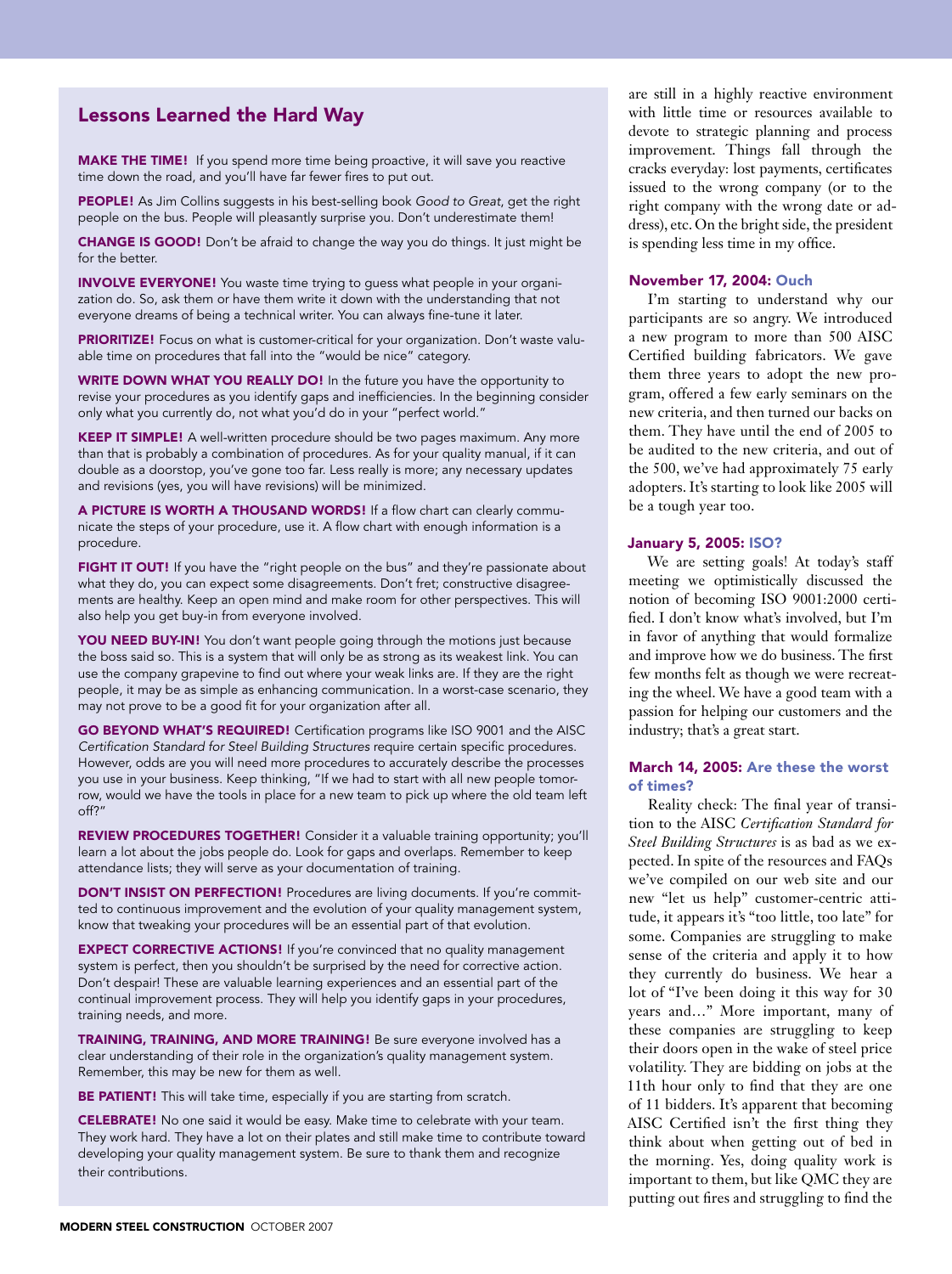resources to devote to overhauling their quality management system.

QMC is pretty much in the same boat when it comes to our own quality management system and ISO certification: It'll have to wait. We don't have the time this year for anything extra. We have fewer than five procedures currently documented. Our customer service program is entirely reactive. Bottom line: The squeaky wheel is getting the oil.

#### January 2006: Ready, Set… ISO!

Today we set our goals for the year. This will be the year for ISO!

# April 11, 2006: A step in the right direction

The ISO books have arrived! I just opened up the Q9001-2000, *Quality Management Systems – Requirements*. It is written in English, but it really seems like a foreign language to me. "Product Realization" what is that? Oh, this is going to take some getting used to…

#### May 24, 2006: My first ISO lesson

ISO requires that you implement a quality management system (QMS) that incorporates eight principles: customer focus, leadership, involvement of people, process approach, system approach to management, continual improvement, factual approach to decision making, and mutually beneficial supplier relationships. In turn, you develop a quality manual and set your quality policy and objectives. There are also six required procedures that must be set into place: control of documents, control of quality records, internal audit, control of nonconforming products, corrective action, and preventive action. Whew, this is going to be a lot of work for a company starting from scratch with only six employees!

#### August 21, 2006: Quality Policy

We finally agreed on our Quality Policy. I thought this would be the easy part, but I was wrong. It was an agenda item at no fewer than three staff meetings. Each time, we found ourselves debating words and their meaning. We felt the policy would become the cornerstone to our journey, so we took it seriously. Not unlike a mission statement we wanted something that everyone could get behind and support. And in the end:

*It will be the Policy of Quality Management Company to ensure and improve the quality of steel fabrication and erection through audits and certification.*

#### October 1, 2006: Customer satisfaction

Today we launched our satisfaction survey. It is our first vehicle for proactively collecting customer feedback, and it's long overdue.

# October 27, 2006: Identify procedures and prioritize them

At today's staff meeting we made a list of the procedures required to conduct business. These procedures are above and beyond those required by ISO. We came up with more than 20! Then we prioritized the list and assigned authors. A priority of 1 indicates the item is customer-critical and therefore essential to how we do business. A 3 represents a procedure that is useful, but perhaps not invoked on a regular basis.

# November 1, 2006: Training for internal auditors

Today's training for internal auditors was long and tedious, but I learned a lot. At times it felt a bit daunting because it's so far from anything I've ever done in the past. I suspect I won't feel comfortable with the notion until I've actually done it.

# November 10, 2006: Writing our first procedure

Yet another lesson! I thought writing procedures would be an exercise of simply listing the steps in a process, but there is more to it than that. You need a scope, assignment of responsibility, related records, and a revision history. I was surprised that we could still fit most of our procedures onto a single page.

# November 29, 2006: Writing more procedures

We've been meeting as a team once a week and taking turns helping each other write procedures. We pick one procedure and allow no more than an hour. Today we discussed the procedure for scheduling of annual audits. Some jobs are a lot more complicated than I realized.

## January 18, 2007: The internal audit, part one

As it turns out, the challenge of conducting the internal audit is a function of who is involved in the audit. Our client services coordinator was tasked with interviewing me about the subject management responsibility for her portion of the internal audit. We were both nervous! She didn't like being the one to put the boss

under the microscope. As the team leader I felt pressured to have all the right answers. We both survived and learned a lot in the process.

# January 24, 2007: Our first

management review meeting

We reviewed our QMS in its entirety for the very first time. We discussed the areas required by ISO such as our quality policy, goals, customer feedback, and the results of our internal audit. (We had ten corrective actions!)

#### February 19, 2007: Training each other on our procedures

It was an uncomfortably long meeting and we only made it through ten procedures. The good news is that we discussed a lot of gaps and areas of overlap.

# April 9, 2007: Day one of our ISO 9001:2000 audit

For many years now we have required our fabricators and erectors to go through a rigorous audit in order to obtain their AISC certification. Today, the tables were turned and QMC was put under the microscope.

## April 10, 2007: Day two of the audit

It's finally over! Total corrective action requests: four. All in all, it was a very positive experience. Our auditor had a lot of useful suggestions for how we could streamline our processes. It felt like he was a part of the team. I hope that our own auditors instill the same feeling in our program participants.

# April 12, 2007: CARs closed

We closed our third and final corrective action today!

#### April 20, 2007: It's official!

We received our ISO 9001:2000 certificate today! This was a rewarding teambuilding exercise. And now it's time to plan a party for the team; they've worked so hard!

#### Today: Leading by example

We invested a lot of time and energy in building an effective quality management system and obtaining ISO 9001:2000 certification. Many people have asked, "Was it worth it?" The answer is, "Absolutely!" ISO isn't perfect, but it gave us a logical framework for developing our system, and in the end